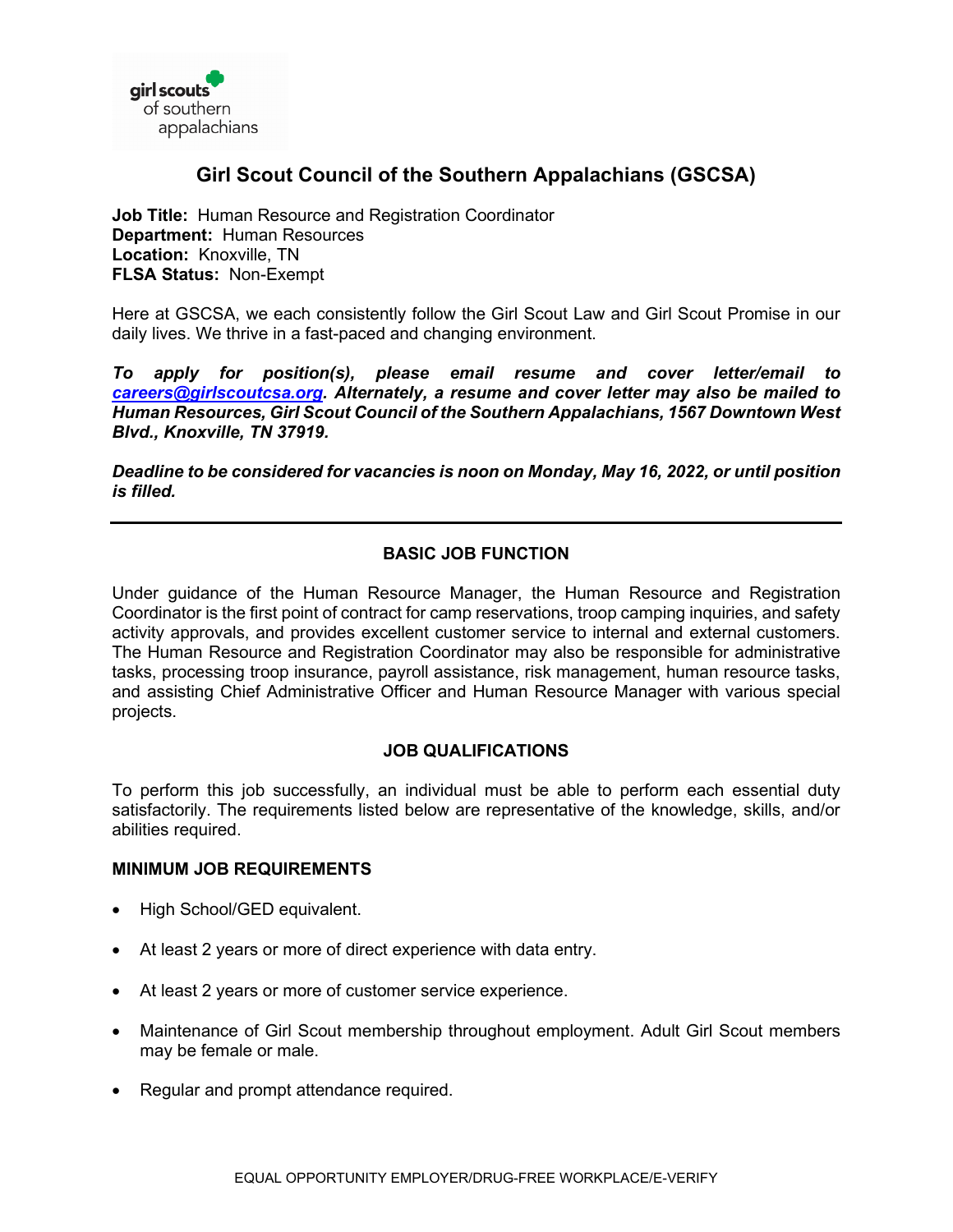## **KNOWLEDGE, SKILLS AND ABILITIES**

- Strong knowledge of Microsoft Office, HRIS, camp software, and/or Customer Relationship Management (CRM) database products (or ability to learn quickly upon job entry).
- Knowledge of GSCSA's business processes and policies (or ability to learn quickly upon job entry.)
- Strong keyboarding skills.
- Excellent written and oral communication skills to effectively support users at all levels of the organization.
- Strong analytical and problem-solving skills.
- Excellent independent decision-making skills and strong resourcefulness.
- Exceptional phone etiquette skills.
- Strong customer service skills.
- Strong organizational skills.
- Ability to role model GSCSA culture and represent GSCSA in a professional manner.
- Ability to embrace change and strive for continual professional development.
- Ability to function as a self-starter who can work independently with minimal oversight and take initiative as well as accept direction on given assignments.
- Ability to work with a wide range of sensitive and confidential issues.
- Ability to maintain confidentiality of information.
- Ability to organize, prioritize workflow, multi-task and meet deadlines in line with Council goals.
- Must be highly detail oriented, committed to accuracy and quality work.
- Ability to manage and complete high volume of data entry tasks quickly and accurately.

#### **PHYSICAL DEMANDS**

The physical demands described here are representative of those that must be met by an employee to successfully perform the essential functions of this job. Reasonable accommodations may be made to enable individuals with disabilities to perform the essential functions.

- Sufficient eye-to-hand coordination to successfully operate a computer keyboard.
- Sufficient visual ability to make appropriate judgments about written materials.
- Ability to communicate orally and in writing.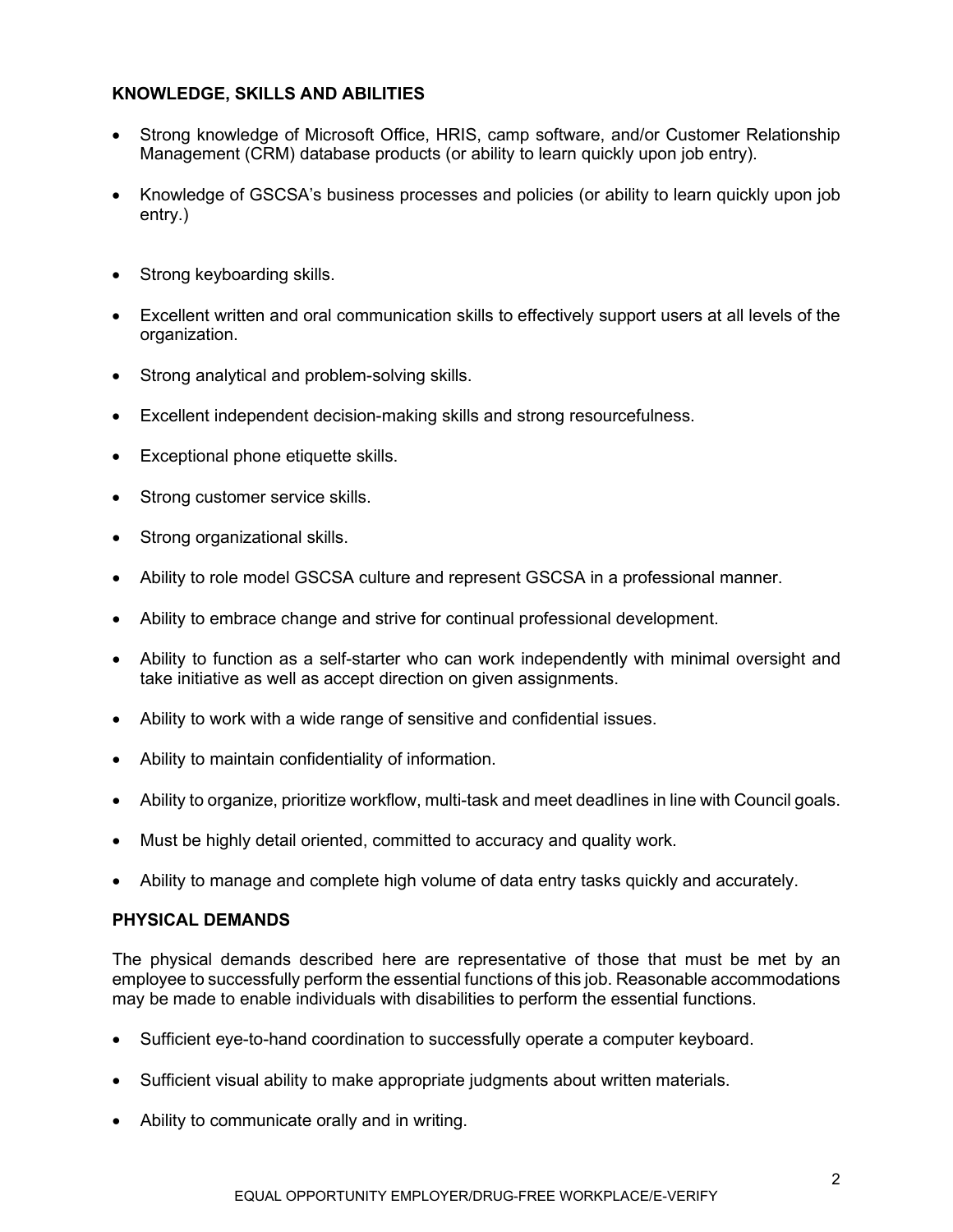- Ability to exert up to 10 pounds of force occasionally, and/or a negligible amount of force frequently or constantly to lift, carry, push, pull or otherwise move objects, including the human body. Sedentary work involves sitting most of the time.
- Ability to sit upright for extended periods of time.
- Other demands, as determined by the Council.

#### **KEY RESPONSIBILITIES**

- Make camp reservations and answer questions related to troop camping reservations and camp facility inquires.
- Responds to camp reservation inquiries in a timely manner.
- Communicates with Property Department with camp reservations updates, concerns, or specific requests.
- Collaborates with Director of Program Strategy and Development with weekend staffing and with camp software concerns, issues, and updates.
- Communicates with Chief Administrative Officer and/or Human Resource Manager on troop camping issues, weekend incidents feedback, and safety concerns.
- Updates and reviews camp registrations daily.
- Collaborates with Director of Program Strategy and Development and/or Programs Team to prepare, review, and take action to resolve troop camping and reservation issues.
- Reviews and processes safety activity forms for troops and service units.
- Processes day or overnight trip insurance for troops, service units and council.
- Builds a positive relationship with internal and external customers.
- Serves as backup to Human Resource Manager for office and department orders.
- Participates and/or assists Chief Administrative Officer and Human Resource Manager with meetings, trainings, preparation of training materials and virtual presentations.
- Provides clerical support to the HR department including scheduling phone and virtual interviews.
- Assists with new hire onboarding and orientation.
- Serves as the second staff member in the building as needed.
- Serves as backup to Member Services Representatives team with internal and external customer calls.
- Serves as backup Member Services Representative team with retail shop coverage.